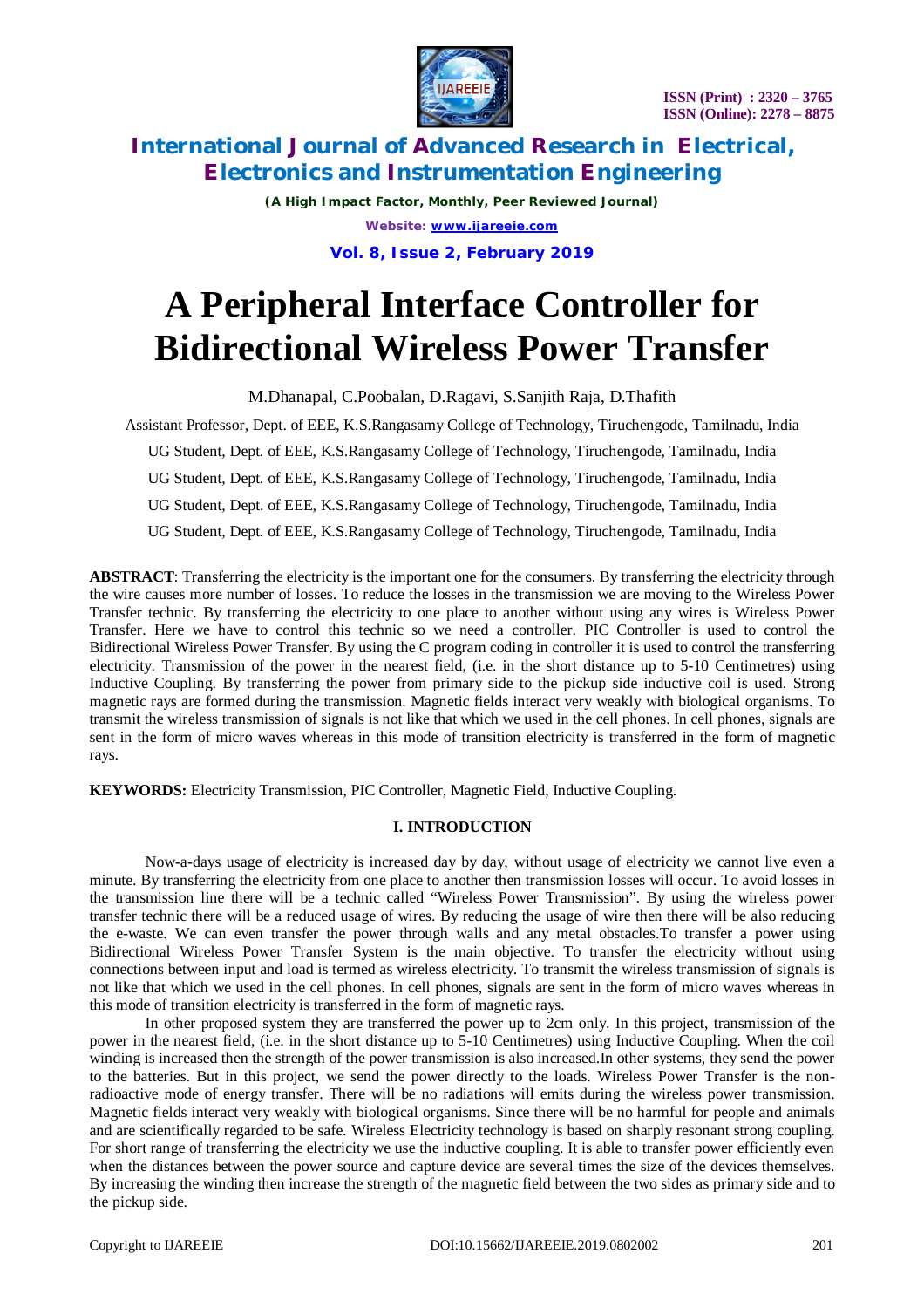

*(A High Impact Factor, Monthly, Peer Reviewed Journal)*

*Website: [www.ijareeie.com](http://www.ijareeie.com)*

### **Vol. 8, Issue 2, February 2019**

Here we are used to control the transmission of electricity so we have move on to the control strategy. PIC Controller is the device which is used to control the transmission of power flow during the bidirectional wireless power transfer. By giving the proper command to the PIC Controller it is act as the controller to control the power flow directions. The coding which is given to the PIC Controller is C programming coding.

## **II. PIC CONTROLLER**

It is the type of controller which is used to perform the control operation. By using the C programming coding the PIC controller could be activated. The C programming should be displayed in the LCD display. By using this LCD display we could view what type of program should be given to the PIC controller. PIC Controller is one of the microcontroller device. The expansion of PIC microcontroller is Peripheral Interface Controller.

By the time of olden days, the PIC microcontroller should only have the storage memory as ROM or EPROM. But in now-a-days, flash memory will use for the storage. Now PIC controller should also have been reprogrammed for our convenient. If first we write program in the PIC controller that program should not be work properly and then we erase it and add a new program also. This is the major advantage in this controller.

PIC controller should be smaller in size so it could be easily placed where ever we want. It is also be portable and also be low in cost. In the wireless power transfer the PIC controller contribution will be more powerful. Whatever coding we applied to the controller that program should be applied to the entire system. This program should control the entire system of the power transfer.

The device is manufactured high density non-volatile memory technology with 8051 instruction set. The special features are 4k bytes of flash, 128 bytes of RAM, 32 I/O lines, 16 bit timer/counter, full duplex serial port and clock circuitry. Here we are using 16\*2 display is used. 16\*2 means 16 characters and having 2 lines.

#### **III. PROPOSED SYSTEM**

Transferring the electricity without using any wire is the wireless power transfer technic. First we placed a 5V DC controller(i.e. PIC controller) as shown in figure 1. Here we give a program instruction to the controller and it controls the entire power transfer system. The input is taken as 5V power from the transformer. The transformer contains only AC supply. AC supply could not be transferred as effectively so we convert AC supply into the DC supply by using the bridge rectifier. The boost converter is placed and inside the boost converter MOSFET is also placed. MOSFET should not generate the pulses for 5V input supply. So here we are using the driver circuit and transfer the power supply of  $12V$ , then the boost converter  $12V$  DC supply will boost up to  $220V$ . The compensation circuit is placed in the primary side as well as in the pickup side. The compensation circuit will be used for transferring the power supply as the fixed supply. If we placed the compensation circuit then there will be to deviation in the power supply. It is used for the constant and fixed transformation of power supply.

Another compensation circuit is also placed in the pickup side for fixed transformation. Then one converter is used to convert the DC power supply into AC supply. Because here we transferring the power directly to the load. In other proposed system we cannot directly transfer the power to the load instead we send the power to the battery. All the wireless power transfer systems require a transmitter to send signals, a receiver to receive the signals and a medium. The driver circuit is used to convert 5v pulses into 12v pulses. It gives pulses for the triggering circuit in MOSFET. we can also provide electrical isolation between an input source and an output load using just light by using a very common and valuable electronic component called an Optocoupler. An optocoupler or opto-isolator consists of a light emitter, the LED and a light sensitive receiver which can be a single photo-diode, photo-transistor, photo-resistor, photo-SCR, or a photo-TRIAC with the basic operation of an optocoupler being very simple to understand.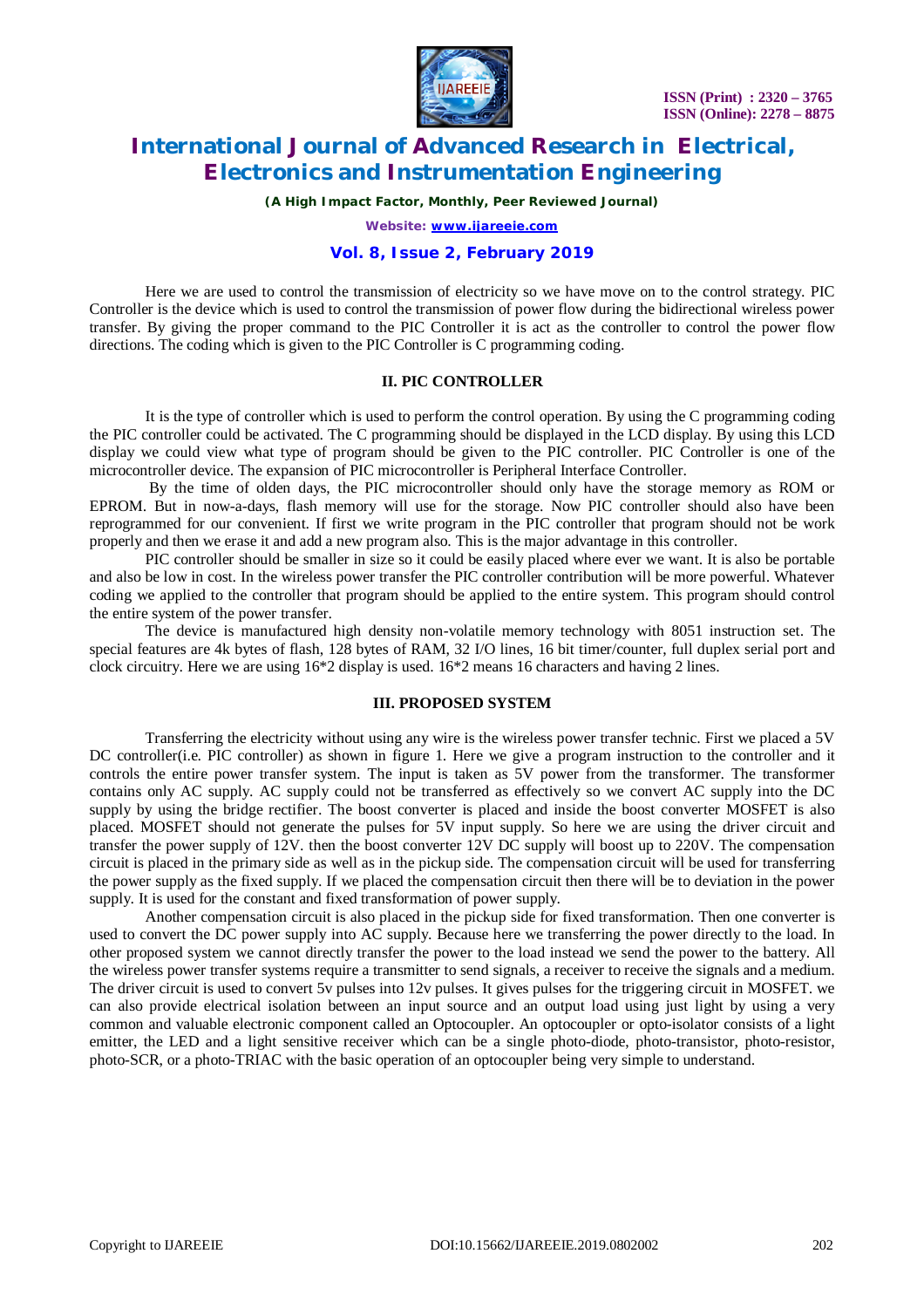

*(A High Impact Factor, Monthly, Peer Reviewed Journal)*

*Website: [www.ijareeie.com](http://www.ijareeie.com)*

# **Vol. 8, Issue 2, February 2019**



### **Figure 1 Block Diagram**

### **IV. MODULES WITH WORKING PRINCIPLE**

### **POWER SUPPLY**

A power supply is an device which is used as the electrical component that supplies electric power to an electric load which we are used. Its primary function is to convert electric current from source to correct voltage, current and frequency to the power load. Here obtained the power supply from the transformer and we take 5V power supply for the input.

### **BOOST CONVERTER**

A boost converter is a step up converter that steps up the voltage from input to its output(load). The switched mode supplies can be used for many purposes including DC to DC converters. A Direct Current supply, such as a battery may be available, its available voltage is not suitable for the system being supplied. For example, the motors which are used in driving electric automobiles require much higher voltages up to 500V than could be supplied by a battery alone. Even though if we are used banks of batteries, the extra weight and space taken up would be too great to be practical. The answer to this problem is to use fewer batteries and to boost the available Direct Current voltage to the required level by using a boost converter. Another problem with batteries, large or small, is that their output voltage can be varies as the available charge is used up, and at some point the battery voltage becomes too low to power the circuit being supplied. However, if this low output level can be boosted back up to a useful level again, by using a boost converter, the life of the battery can be extended.The Direct Current input to a boost converter can be from many sources as well as batteries, such as rectified Alternating Current from the mains supply, or DC from solar panels, fuel cells, dynamos and DC generators. In our project we convert the 12V power supply into 220V. this sudden increase in output will be done by using only boost converter.

#### **MOSFET**

The metal–oxide–semiconductor (MOS) field-effect transistor (MOSFET, MOS-FET, or MOS-FET) is a transistor used for amplifying or switching electronic signals. It has a four-terminal device with source (S), gate (G), drain (D), and body (B) terminals, the body (or substrate) of the MOSFET often is connected to the source terminal, making it a three-terminal device like other field-effect transistors. The MOSFET is by far the most common transistor in both digital and analog circuits, though the bipolar junction transistor was at one time much more common. In enhancement mode MOSFETs, a voltage drop across the oxide induces a conducting channel between the source and drain contacts throughthe field effect. The term "enhancement mode" refers to the increase of conductivity. And also with increase in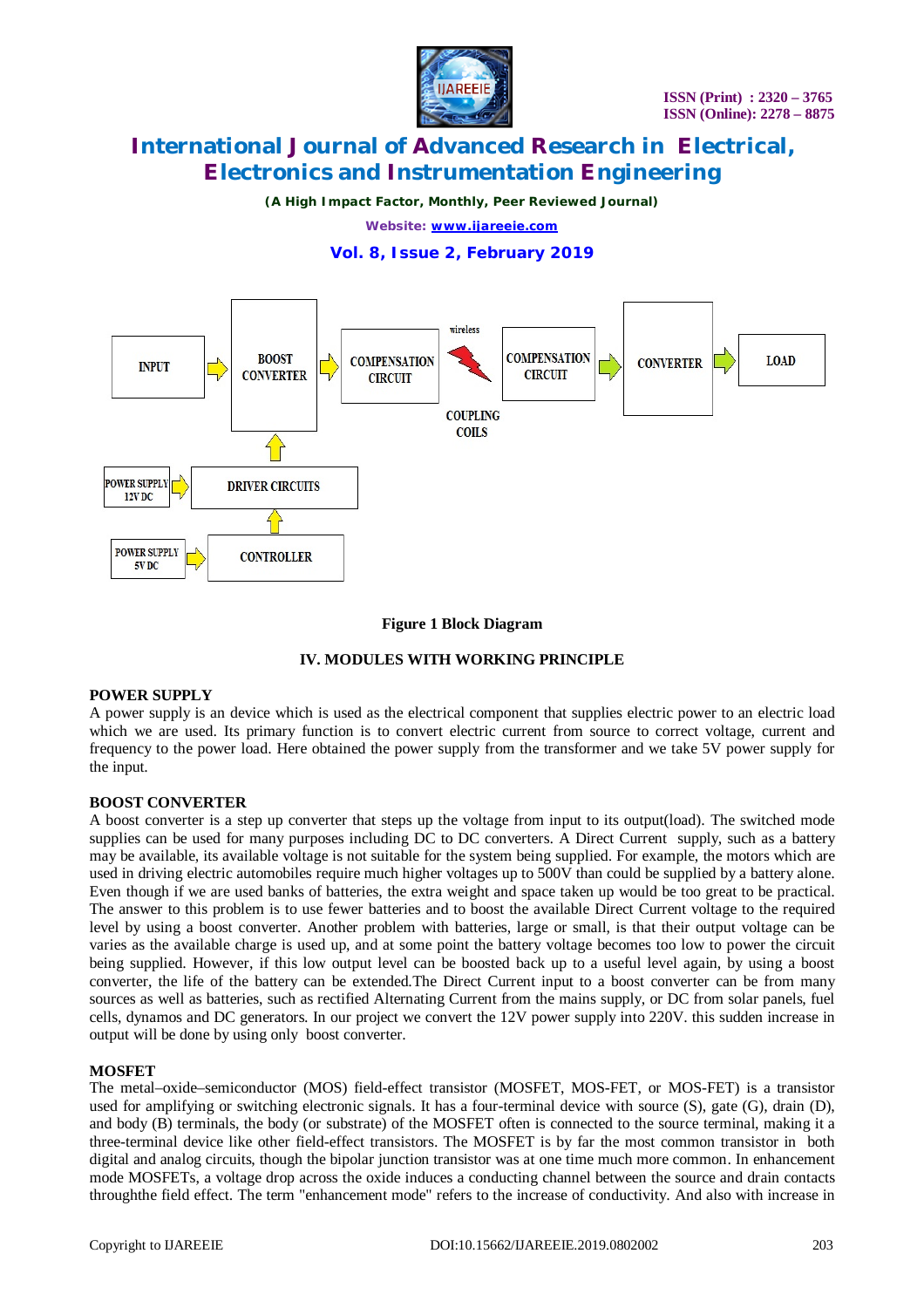

*(A High Impact Factor, Monthly, Peer Reviewed Journal)*

*Website: [www.ijareeie.com](http://www.ijareeie.com)*

# **Vol. 8, Issue 2, February 2019**

oxide field that adds carriers to the channel. It is also referred to as the inversion layer.In the less common depletion mode MOSFET, detailed on the channel consists of carriers in a surface impurity layer of opposite type to the substrate, and there will be decreased in conductivity by application of a field that depletes carriers from this surface layer. In our project MOS-FET is used as a switching condition. Two modes of switch on and off conditions. If we 5V power supply the MOSFET should not be on. Therefore by using the driver circuit we change the power supply into 12V then the pulse will be generated by MOSFET.

### **COMPENSATION CIRCUIT**

A compensation circuit in electric circuit is used to keeping its output the same within a given range of output. Compensation circuit is a circuit which is used to give the fixed output.

### **DRIVER CIRCUIT**

The driver circuit is used to convert 5v pulses into 12v pulses. It gives pulses for the triggering circuit in MOSFET.We already about Transformers that they transfer the power from the primary side to the secondary side. It can provide a step-down (or step-up) voltage and also they provide "electrical isolation" between the higher voltage on the primary side and the lower voltage on the secondary side. In other words, transformers isolate the primary input voltage from the secondary output voltage using electromagnetic coupling by the principle of electrostatic induction. This is achieved using the magnetic flux circulating within their laminated iron core.

### **CONTROLLER**

The PIC(Peripheral Interface Controller) is a microcontroller board based on the RISC architecture. It has 14 digital input/output pins (of which 6 can be used as Pulse Width Modulation outputs), 6 analog inputs, a 16 MHz ceramic resonator, a USB connection, a power jack, an ICSP header, and a reset button. It contains everything needed to support the microcontroller; simply connect it to a computer with a USB cable or power it with a AC-to-DC adapter or battery to get started. We can also reprogram itself whenever the mistakes will be identified.

### **LCD DISPLAY**

The display which is used in our project is Liquid Crystal Display. The size of the display is 16\*2. By using this display whatever the program will be given to the controller is identified easily. It displays everything that we given to the controller.

#### **V. RESULT AND DISCUSSION**

Proteus is a simulation software for various designs with microcontroller. This proteus software is one among popular when compared to other software. This program is very easy to handle for testing the program and who are all interested in embedded system are always choose this type of program. By using this softwarewe can practise the programming of microcontroller in Proteus Simulation Software. After Simulating this circuit in Proteus Software we can directly make PCB design.

The first thing we need to do is setup our project in the VSM Studio IDE. Thus we are using a virtual development board in the procedure then it should be much simplified one.

Open up the VSM Studio IDE and select 'New Project' from the File Menu.

Select '*PIC16F1 Evaluation Board*' from the '*Demonstration Projects*' and then click the next button.Everything on the controller selection dialogue should be pre-populated and correct.Click the OK button and save the project.